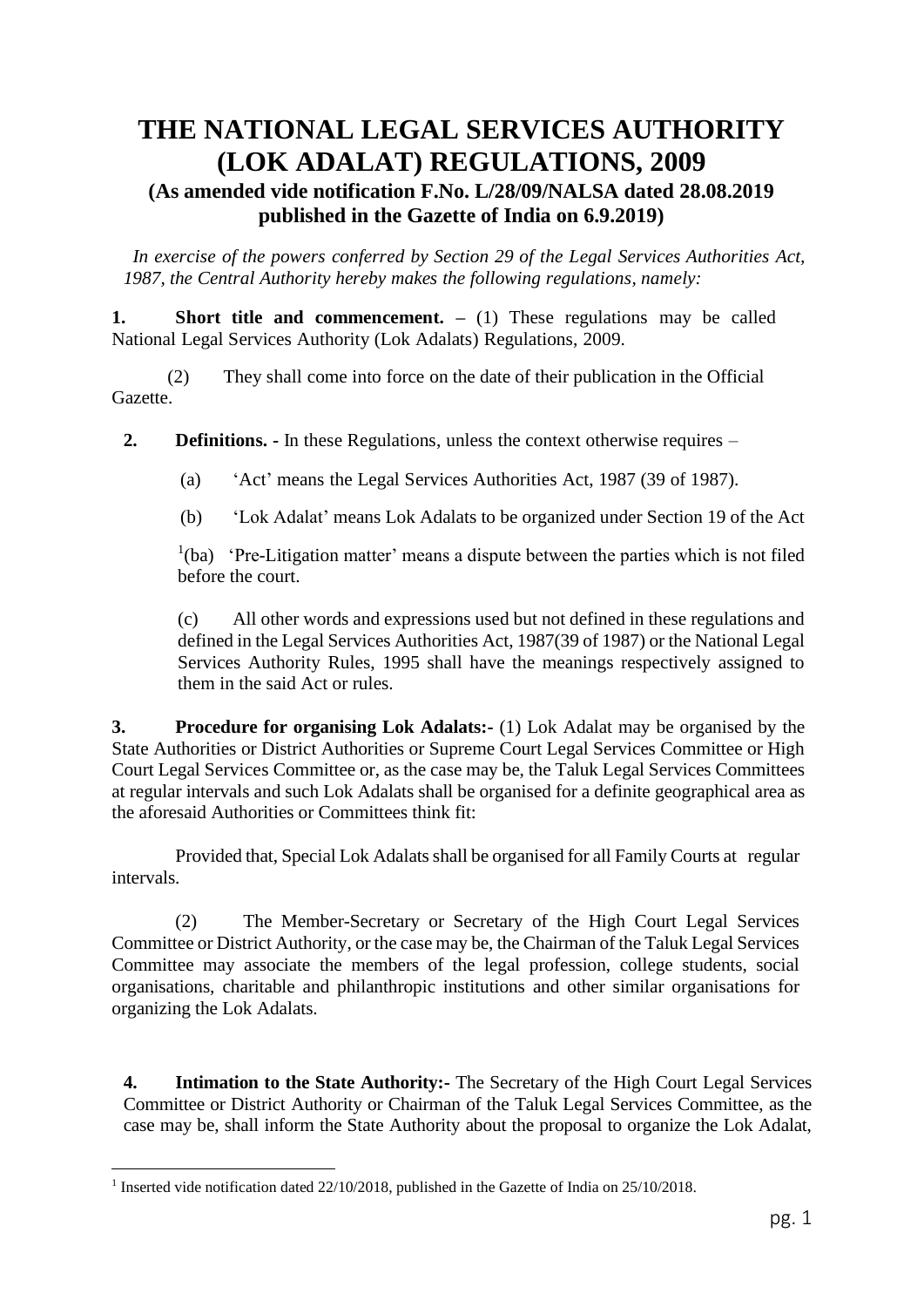well before the date on which the Lok Adalat is proposed to be organized, and furnish the following information to the State Authority, namely:-

(i) the place and the date on which the Lok Adalat is proposed to be organized;

(ii) whether any of the organisations as referred to in sub-regulation(2) of regulation 3 above have agreed to associate themselves with Lok Adalat;

(iii) categories and nature of cases,viz., pending cases or pre-lititgation disputes, proposed to be placed before the Lok Adalat;

(iv) number of cases proposed to be brought before the Lok Adalat in each category;

(v) any other information relevant to the convening and organizing of the Lok Adalat.

**5. Notice to parties concerned:-** The Member Secretary or Secretary of the High Court Legal Services Committee or District Authority or, as the case may be, the Chairman of the Taluk Legal Services Committee convening and organizing the Lok Adalat shall inform every party concerned whose case is referred to the Adalat, well in time so as to afford him an opportunity to prepare himself for the Lok Adalat:

Provided that such notice may be dispensed with, if the Court while referring the case to the Lok Adalat fixes or informs the date and time of the Lok Adalat in the presence of the parties, or their advocates:

Provided further that if a party is not willing to refer their case to Lok Adalat, the case may be considered on its merits by the Court concerned.

**6. Composition of Lok Adalat:-** (a) **At State Authority Level**.- The Member Secretary organising the Lok Adalat shall constitute benches of the Lok Adalats, each bench comprising of a sittingor retired Judge of the High Court or a serving or retired judicial officer and any one or  $2$ two of the following:-

(i) a member of the legal profession;

(ii) a social worker of repute who is engaged in the upliftment of the weaker sections of the people, including the Scheduled Castes, the Scheduled Tribes, women, children, rural and urban labour and interested in the implementation of legal services schemes or programmes.

 $3(iii)$  a professional from the field related to the subject matter of the Lok Adalat; and

 $4$ (iv) a mediator or a professional or a serving or retired senior executive.

(b) **At High Court Level**:- The Secretary of the High Court Legal Services Committee organizing the Lok Adalat shall constitute benches of the Lok Adalats, each bench comprising of a sitting or retired Judge of the High Court or a serving or retired Judicial Officer and any one or <sup>2</sup> twoof the following: -

(i) a member of the legal profession;

<sup>2</sup> Substituted vide notification dated 22/10/2018, published in the Gazette of India on 25/10/2018.

<sup>&</sup>lt;sup>3</sup> Inserted vide notification dated 22/10/2018, published in the Gazette of India on 25/10/2018.

<sup>&</sup>lt;sup>4</sup> Inserted vide notification dated 22/10/2018, published in the Gazette of India on 25/10/2018.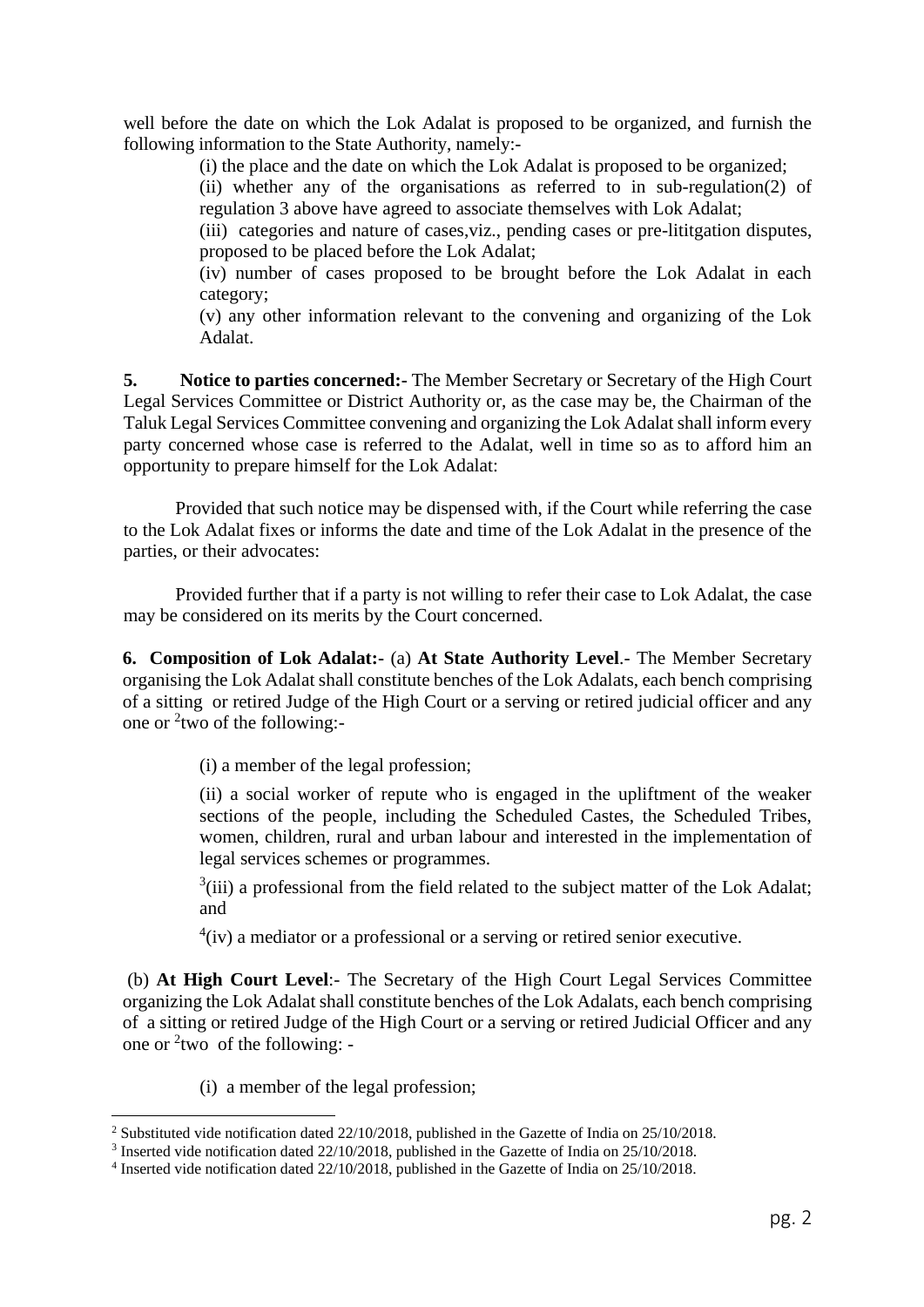(ii) a social worker belonging to the category as mentioned in item (ii) of sub-para (a) above;

 $3(iii)$  a professional from the field related to the subject matter of the Lok Adalat; and

 $4$ (iv) a mediator or a professional or a serving or retired senior executive.

(c ) **At District Level**:- The Secretary of the District Authority organizing the Lok Adalats shall constitute benches of the Lok Adalats, each bench comprising of a sitting or retired judicial officer and any one or <sup>2</sup>two of the following:-

(i) a member of the legal profession;

(ii) a social worker belonging to the category as mentioned in item(ii) of sub-para (a) above or a person engaged in para-legal activities of the area, preferably a woman;

 $3(iii)$  a professional from the field related to the subject matter of the Lok Adalat; and

 $4$ (iv) a mediator or a professional or a serving or retired senior executive.

(d) **At Taluk Level** :- The Chairman of the Taluk Legal Services Committee organizing the Lok Adalat shall constitute benches of the Lok Adalat, each bench comprising of a sitting or retired judicial officer and any one or two of the following:-

(i) a member of the legal profession;

(ii) a social worker belonging to the category as mentioned in item(ii) of sub-para (a) above or a person engaged in para-legal activities of the area, preferably a woman;

 $3(iii)$  a professional from the field related to the subject matter of the Lok Adalat; and

 $4$ (iv) a mediator or a professional or a serving or retired senior executive.

5 **6 A. Payment of Special Duty Allowance:**- If the Lok Adalat is organised on a holiday or organised beyond court hours on a working day, the <sup>6</sup>presiding judges, other members and staff assisting the Lok Adalat shall be paid Special Duty Allowance as may be fixed by the concerned State Legal Services Authority:

Provided that such Special Duty Allowance shall not be less than the allowance recommended by the National Legal Services Authority.

**7. Allotment of cases to Lok Adalats:- (1)** The Member Secretary, the Secretary of the High Court Legal Services Committee, the District Authority or Chairman of the Taluk Legal Services Committee, as the case may be, shall assign specific cases to each bench of the Lok Adalat.

(2) The Member Secretary, the Secretary of the High Court Legal Services Committee

<sup>&</sup>lt;sup>5</sup> Inserted vide notification dated 22/10/2018, published in the Gazette of India on 25/10/2018.

<sup>6</sup> Substituted vide notification dated 28/08/2019, published in the Gazette of India on 06/09/2019.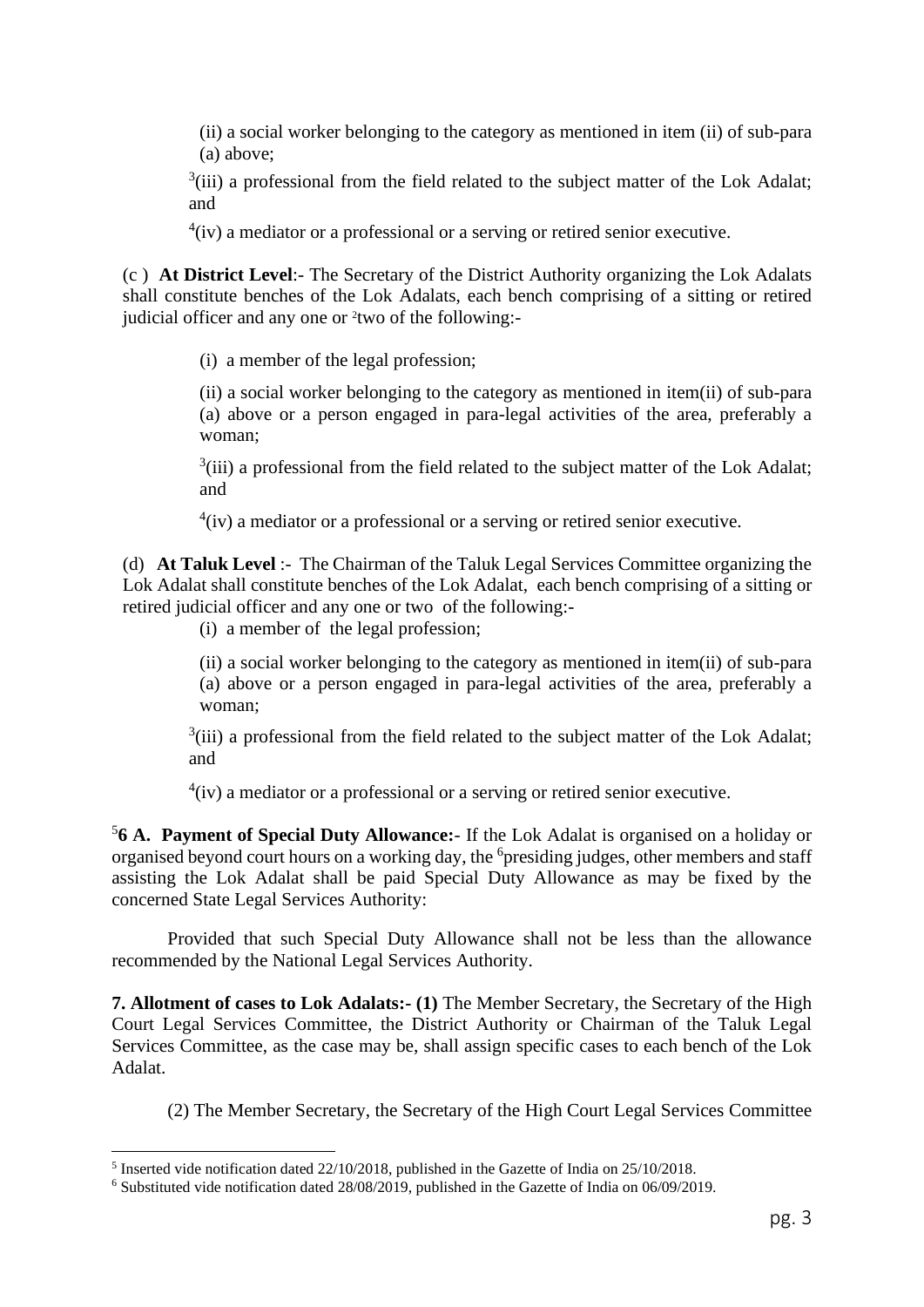or the District Authority or Chairman of the Taluk Legal Services Committee, as the case may be, may prepare a cause list for each bench of the Lok Adalat and intimate the same to all concerned at least two days before the date of holding of the Lok Adalat.

(3) Every bench of the Lok Adalat shall make sincere efforts to bring about a conciliated settlement in every case put before it without bringing about any kind of coercion, threat, undue influence, allurement or misrepresentation.

**8. Holding of Lok Adalats. -** Lok Adalats may be organised at such time and place and on such days, including holidays as the State Authority, High Court Legal Services Committee, District Authority, or the Taluk Legal Services Committee, as the case may be, organising the Lok Adalat deems appropriate.

**9. Jurisdiction of Lok Adalats.-** Lok Adalats shall have the power only to help the parties to arrive at a compromise or settlement between the parties to a dispute and, while so doing, it shall not issue any direction or order in respect of such dispute between the parties.

**10. Reference of cases and matters. -** (1) Lok Adalat shall get jurisdiction to deal with a case only when a court of competent jurisdiction orders the case to be referred in the manner prescribed in Section 20 of the Act or under Section 89 of the Code of Civil Procedure, 1908 (5 of 1908).

 $7(1A)$  A pre-litigation matter may be referred to the Lok Adalat by the concerned Legal Services Institution on the request of any of the parties after giving a reasonable opportunity of being heard to the other party.

(2) A mechanical reference of pending cases to Lok Adalat shall be avoided and the referring court shall, *prima facie* satisfy itself that there are chances of settlement of the case through Lok Adalat and the case is appropriate to be referred to Lok Adalat:

Provided that matters relating to divorce and criminal cases which are not compoundable under the Code of Criminal Procedure, 1973 (2 of 1974) shall not be referred to Lok Adalat.

(3) In a pending case where only one of the parties had made application to the court for referring the case to Lok Adalat, or where the court *suo motu* is satisfied that the case is appropriate to take cognizance by Lok Adalat, the case shall not be referred to the Lok Adalat except after giving a reasonable opportunity of being heard to the parties.

 $(4)$  The need based continuous Lok Adalats may be constituted in order to facilitate regular reference and timely disposal of cases.

**11. Summoning of records and the responsibility for its safe custody. -** (1) The Member Secretary, the Secretary of the High Court Legal Services Committee, the District Authority or, as the case may be, the Chairman of the Taluk Legal Services Committee may

<sup>&</sup>lt;sup>7</sup> Inserted vide notification dated 22/10/2018, published in the Gazette of India on 25/10/2018.

<sup>&</sup>lt;sup>8</sup> Inserted vide notification dated 22/10/2018, published in the Gazette of India on 25/10/2018.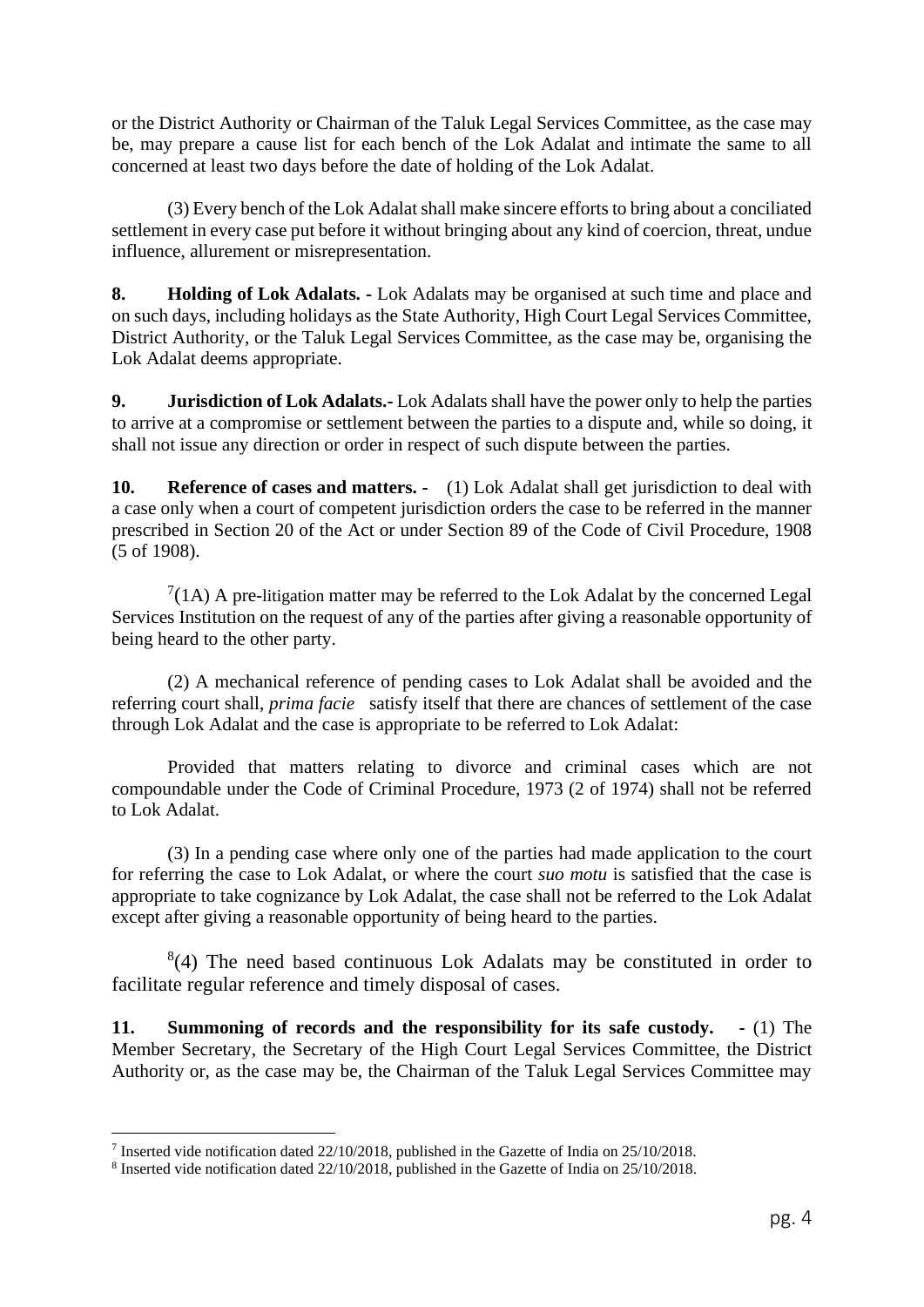call for the judicial records of pending cases which are referred to the Lok Adalat under Section 20 of the Act from the courts concerned.

(2) The officer duly authorised by the Member Secretary, the Secretary of the High Court Legal Services Committee, the District Authority or the Chairman of the Taluk Legal Services, as the case may be, shall be responsible for the safe custody of records from receiving of the same from court till they are returned.

(3) The judicial records shall be returned within ten days of the Lok Adalat irrespective or whether or not the case is settled by the Lok Adalat with an endorsement about the result of proceedings:

Provided that wherever it is appropriate, the court concerned from where the records are called may permit the records to be retained beyond the period of ten days.

(4) Every judicial authority is expected to co-operate in transmission of the judicial records.

**12. Pre-Litigation matters. -** (1) In a Pre-litigation matter it may be ensured that the court for which a Lok Adalat is organised has territorial jurisdiction to adjudicate in the matter.

(2) Before referring a Pre-litigation matter to Lok Adalat the Authority concerned or Committee, as the case may be, shall give a reasonable hearing to the parties concerned.

Provided that the version of each party, shall be obtained by the Authority concerned or, as the case may be, the Committee for placing it before the Lok Adalat,

(3) An award based on settlement between the parties can be challenged only on violation of procedure prescribed in section 20 of the Act by filing a petition under articles 226 and 227 of the Constitution of India.

**13. Procedure in Lok Adalats.-** (1) Members of Lok Adalat have the role of statutory conciliators only and have no judicial role and they, *mutatis mutandis,* may follow the procedure laid down in sections 67 to 76 of the Arbitration and Conciliation Act, 1996 (26 of 1996).

(2) Members of Lok Adalat shall not pressurise or coerce any of the parties, to compromise or settle cases or matters, either directly or indirectly.

(3) In a Lok Adalat the members shall discuss the subject matter with the parties for arriving at a just settlement or compromise and such members of the Lok Adalat shall assist the parties in an independent and impartial manner in their attempt to reach amicable settlement of their dispute:

Provided that if it found necessary the assistance of an independent person or a trained mediator may also be availed of the by Lok Adalat.

(4) Members of Lok Adalat shall be guided by principles of natural justice, equity, fairplay, objectivity, giving consideration to, among other things, the rights and obligations of the parties, custom and usages and the circumstances surrounding the dispute.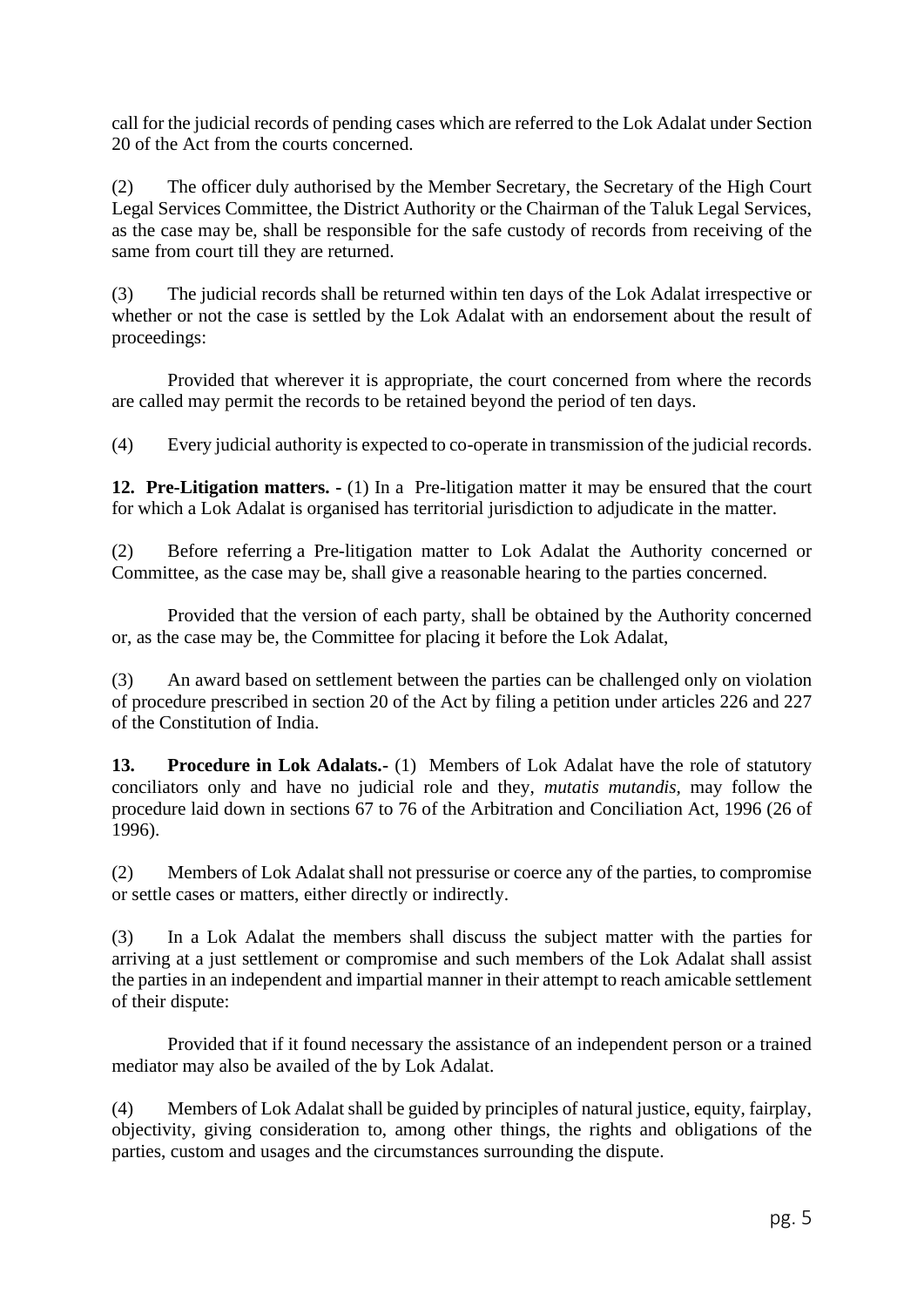(5) The Lok Adalat may conduct the proceedings in such a manner as it considers appropriate taking into account the circumstances of the case, wishes of the parties including any request by a party to the Lok Adalat to hear oral statements, and the need for a speedy settlement of the dispute.

(6) The Lok Adalat shall not determine a reference, at its own instance, but shall determine only on the basis of a compromise or settlement between the parties by making an award in terms of the compromise or settlement arrived at:

Provided that no Lok Adalat has the power to hear the parties to adjudicate their dispute as a regular court:

Provided further that the aware of the Lok Adalat is neither a verdict nor an opinion arrived at by any decision making process.

**14. Administrative assistance. -** Administrative assistance for facilitating Lok Adalat proceedings may be arranged by suitable institutions or persons engaged in providing legal services.

**15. Formulating compromise or settlements. -** The Lok Adalat may, at any stage of the proceedings, make proposal for a settlement of the dispute and such proposal need not be accompanied by a statement of the reasons therefor.

**16. Communication between Lok Adalat and parties. -** (1) A Lok Adalat may invite the parties to meet it or may communicate with it orally or in writing and it may meet or communicate with the parties together or with each of them separately. The factual information concerning the dispute received from a party may be disclosed to the other party in order that the other party may have the opportunity to present any explanation:

Provided that the Lok Adalat shall not disclose any information, if one of the party desires to keep it confidential.

(2) Each party may on his own initiative or at the invitation of the Lok Adalat, submit suggestions for settlement of the dispute.

(3) When it appears to the Lok Adalat that there exists elements of a settlement which may be acceptable to the parties, the terms of a possible settlement may be formulated by the Lok Adalat and given to the parties for their observations and modifications, if any, suggested by the parties can be taken into consideration and terms of a possible settlement may be reformulated by the Lok Adalat.

(4) If the parties reach a compromise or settlement of the dispute, the Lok Adalat may draw up or assist the parties in drawing up the compromise or settlement.

**17. Award. –** (1) Drawing up of the award is merely an administrative act by incorporating the terms of settlement or compromise agreed by parties under the guidance and assistance from Lok Adalat.

(2) When both parties sign or affix their thumb impression and the members of the Lok Adalat countersign it, it becomes an award. (see a specimen at Appendix-I) Every award of the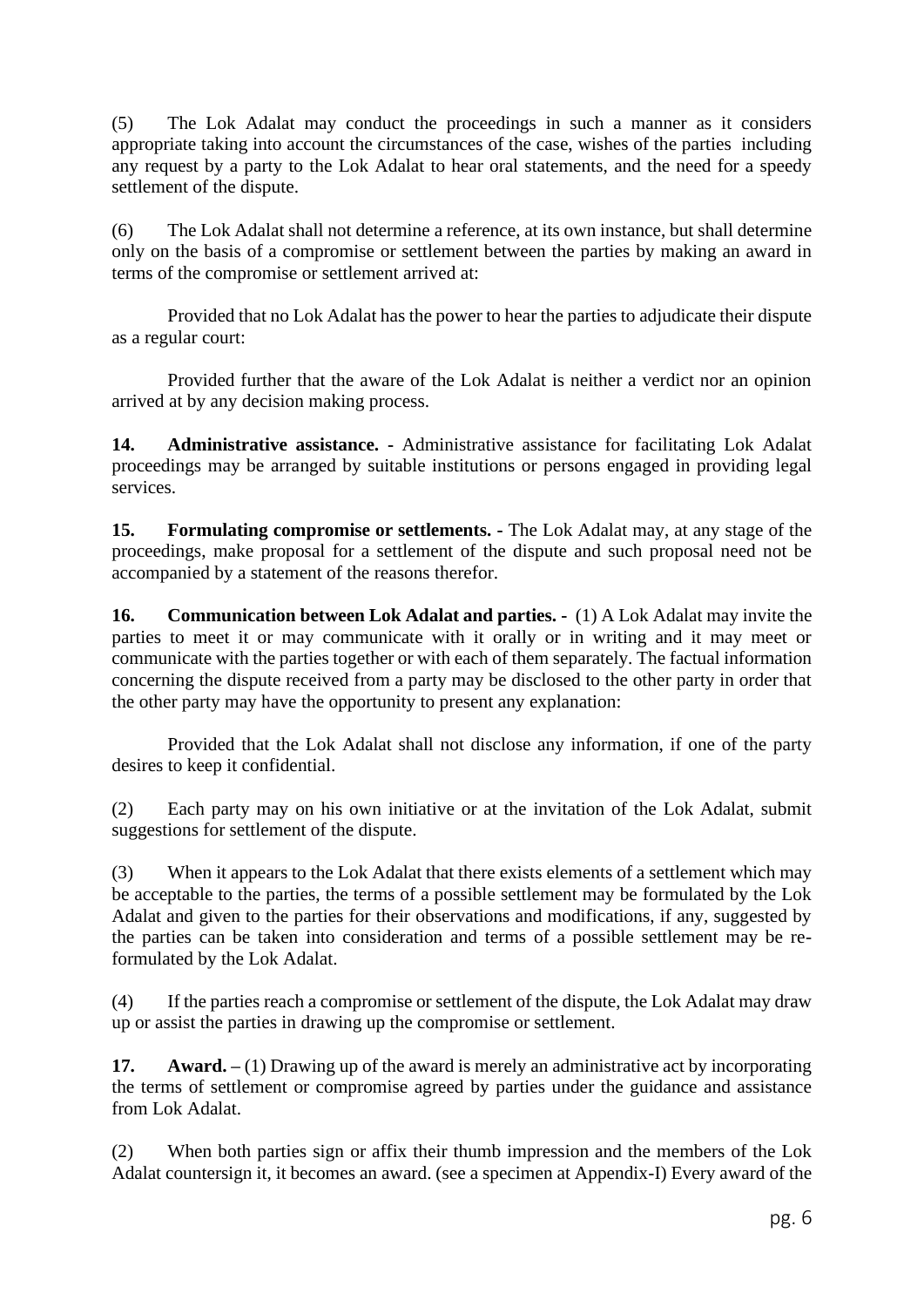Lok Adalat shall be categorical and lucid and shall be written in regional language used in the local courts or in English. It shall also contain particulars of the case viz., case number, name of court and names of parties, date of receipt, register number assigned to the case in the permanent Register (maintained as provided under Regulation–20) and date of settlement. Wherever the parties are represented by counsel, they should also be required to sign the settlement or award before the members of the Lok Adalat affix their signature.

(3) In cases referred to Lok Adalat from a court, it shall be mentioned in the award that the plaintiff or petitioner is entitled to refund of the court fees remitted.

(4) Where the parties are not accompanied or represented by counsel, the members of the Lok Adalat shall also verify the identity of parties, before recording the settlement.

(5) Member of the Lok Adalat shall ensure that the parties affix their signatures only after fully understanding the terms of settlement arrived at and recorded. The members of the Lok Adalat shall also satisfy themselves about the following before affixing their signatures:

- (a) that the terms of settlement are not unreasonable or illegal or one-sided; and
- (b) that the parties have entered into the settlement voluntarily and not on account of any threat, coercion or undue influence.
- (6) Members of the Lok Adalat should affix their signatures only in settlement reached before them and should avoid affixing signatures to settlement reached by the parties outside the Lok Adalat with the assistance of some third parties, to ensure that the Lok Adalats are not used by unscrupulous parties to commit fraud, forgery, etc.
- (7) Lok Adalat shall not grant any bail or a divorce by mutual consent.
- (8) The original award shall form part of the judicial records (in pre-litigation matter, the original award may be kept with the Legal Services Authority or committee, concerned) and a copy of the award shall be given to each of the parties duly certifying them to be true by the officer designated by the Member-Secretary or Secretary of the High Court Legal Services Committee or District Legal Services Authority or, as the case may be, the Chairman of Taluk Legal Services Committees free of cost and the official seal of the Authority concerned or Committee shall be affixed on all awards.

**18. Confidentiality**.—(1) The members of the Lok Adalat and the parties shall keep confidential all matters relating to the proceedings in the Lok Adalat and the members of the Lok Adalat shall not be compelled to disclose the matter which took place in the Lok Adalat proceedings before any court of law, except where such disclosure is necessary for purposes of implementation and enforcement of the award. `

(2) The views expressed and discussions made by parties during the proceedings of Lok Adalat in respect of the possible settlement of a dispute and the proposals made by the members of Lok Adalat or admission made by any party or the conduct of the parties in the course of the proceeding before Lok Adalat shall not be brought in evidence or made use of in other court or arbitral proceedings.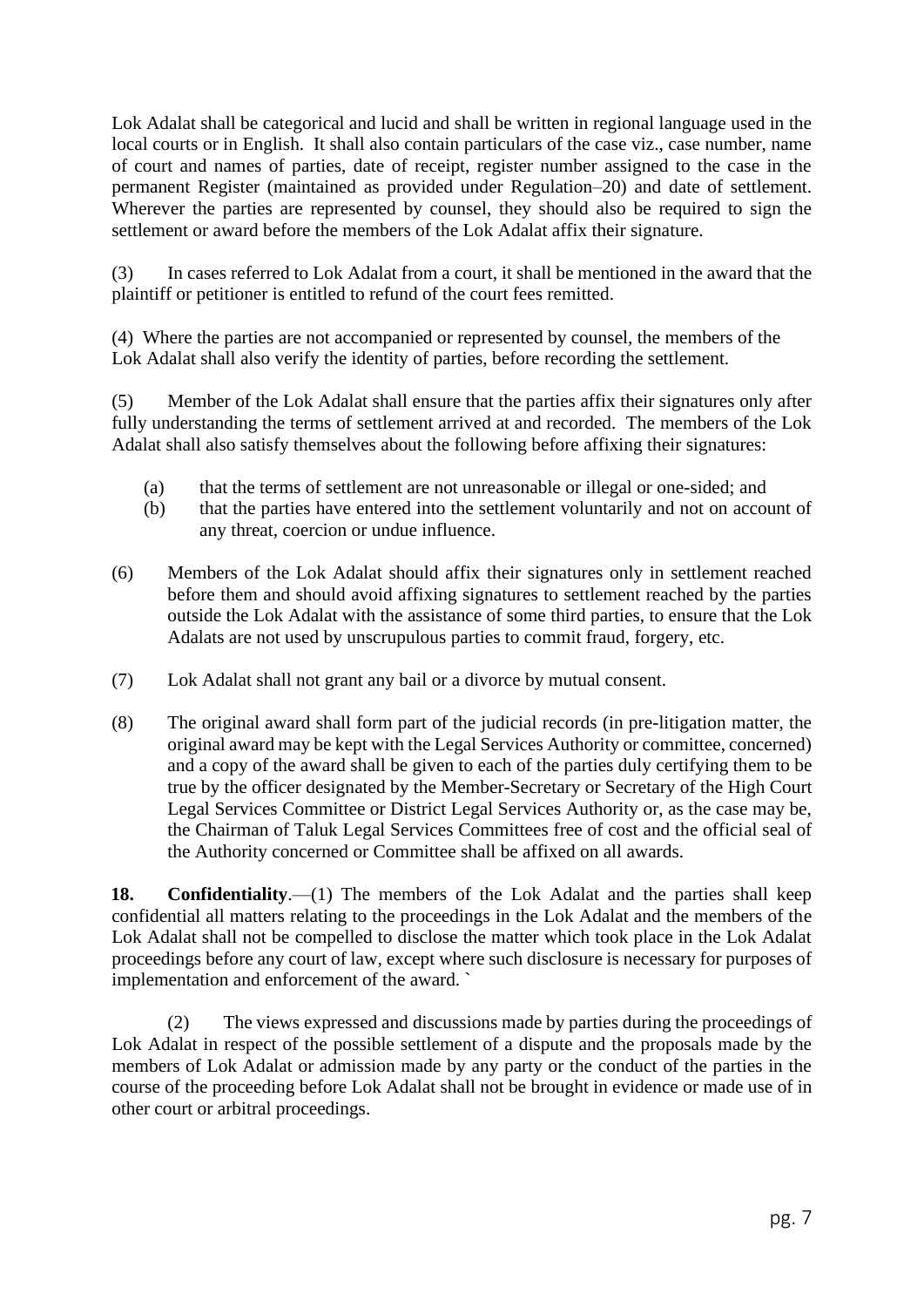(3) Members of the Lok Adalat shall not record the statement of any of the parties or record any conduct of the parties or express any opinion in such a manner as it would prejudice such party in any other proceedings before a court or arbitrator.

(4) If any member of the Lok Adalat violates the confidentiality and the ethical concerns which are akin to any other judicial proceedings, such member shall be removed from the panel of members of Lok Adalat.

**19. Failure of Lok Adalat proceedings.** – If a pre-litigation matter is not settled in the Lok Adalat, the parties may be advised to resort to other Alternative Dispute Resolution (ADR) techniques or to approach a court of law and in appropriate cases they may be advised about the availability of legal aid.

**20. Compilation of results.** – At the conclusion of session of the Lok Adalat, the officer designated by the Member-Secretary, the Secretary of the High Court Legal Services Committee, the District Authority or the Chairman of the Taluk Legal Services Committee, as the case may be, shall compile the results for submission to the State Authority in the proforma given in Appendix-II.

**21. Maintenance of panel of names of Lok Adalat Members.** – The Member-Secretary or Secretary of the High Court Legal Services Committee or District Authority or, as the case may be, the Chairman of the Taluk Legal Services Committee shall maintain a panel of names of retired judicial officers, advocates and social workers to work in Lok Adalats.

**22. Procedure for maintain record of cases referred under Section 20 of the Act or otherwise.** – (1) The officer designated by the Member-Secretary, the Secretary of the High Court Legal Services Committee, the District Authority or the Chairman of the Taluk Legal Services Committee, as the case may be, shall maintain a permanent register wherein all the cases and pre-litigation matters received by him by way of reference to the Lok Adalat shall be entered giving particulars of:

- (i) date of receipt;
- (ii) nature of the case or pre-litigation matter;
- (iii) other particulars, if any;
- (iv) date of compromise or settlement and the manner in which the case or matter was finally disposed of; and
- (v) date of return of the case file.

(2) A copy of the award, if passed, duly certified in the manner stated in regulation 17 shall be kept in the office of the Authority or Committee, as the case may be, as a permanent record.

(3) Records other than the original of the awards of pre-litigation Lok Adalats may be destroyed after a period of three years from the date of disposal of the matter by Lok Adalat.

**23. Appearance of lawyers and the procedure to be followed in the cases before Lok Adalat.** – The appearance of lawyers on behalf of the parties at the Lok Adalat shall not be barred and an effort shall be made to encourage the parties to be present personally. The lawyers may be advised to avoid wearing their robes and bands during the proceedings before the Lok Adalat.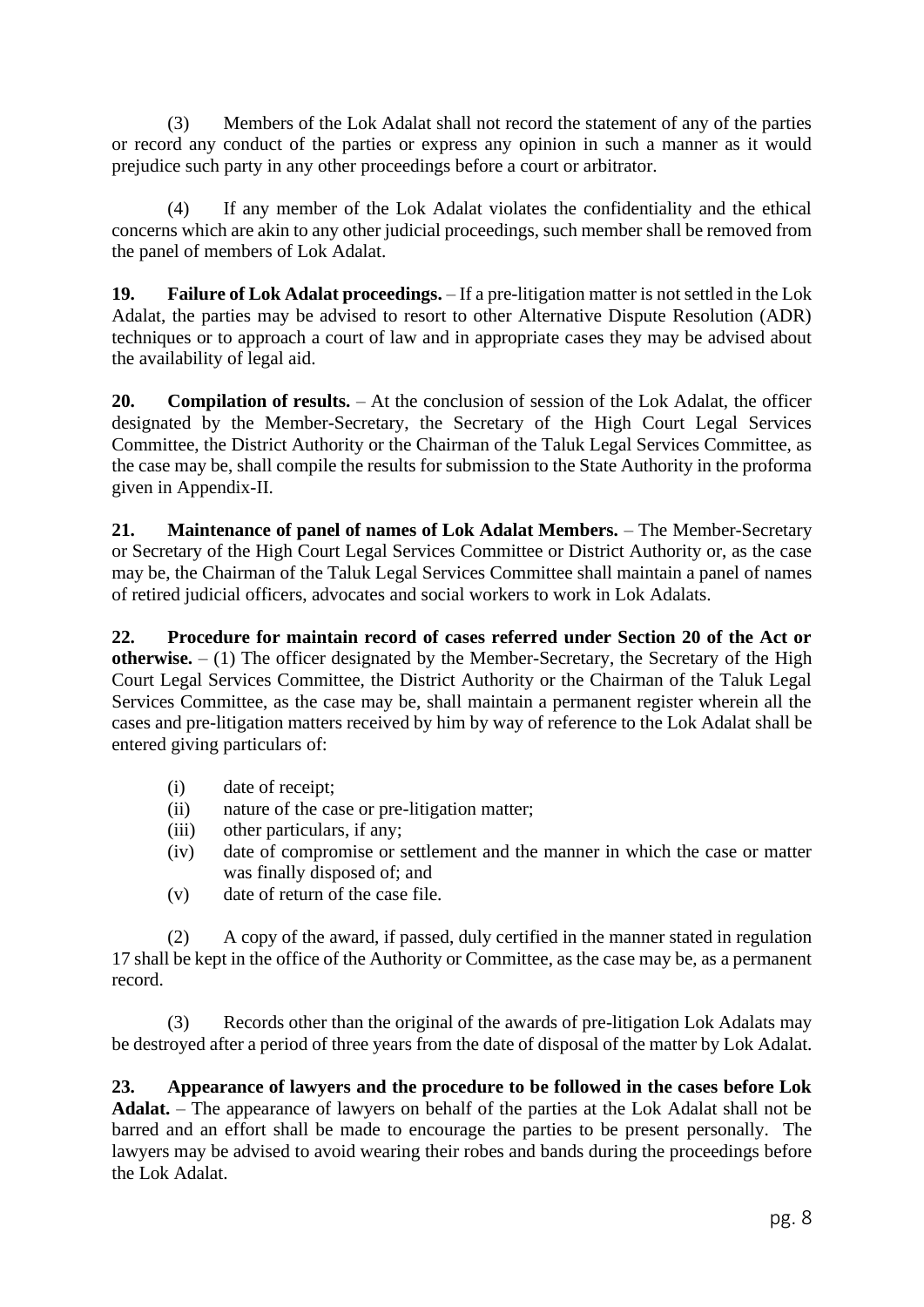**24. Application of regulation.** – The above regulations shall be applicable in the same manner with appropriate changes to the Lok Adalats organised by the National Legal Services and the Supreme Court Legal Services Committee.

# **APPENDIX–I**

## **BEFORE THE LOK ADALAT**

# **HELD AT \_\_\_\_\_\_\_\_\_\_\_\_\_\_\_\_\_**

|                                                           |  | <b>Authority/</b> ________Committee under Section |  |  |  |  |  |  |  |
|-----------------------------------------------------------|--|---------------------------------------------------|--|--|--|--|--|--|--|
| 19, of Legal Services Authorities Act 1987 (Central Act)] |  |                                                   |  |  |  |  |  |  |  |
|                                                           |  |                                                   |  |  |  |  |  |  |  |
| <b>Petitioner/Plaintiff/Complainant</b>                   |  |                                                   |  |  |  |  |  |  |  |
|                                                           |  |                                                   |  |  |  |  |  |  |  |
| Defendant/Respondent                                      |  |                                                   |  |  |  |  |  |  |  |

**No. of proceedings of the \_\_\_\_\_\_\_\_\_\_Court/Authority/Committee**

*Present:-*

**Name of Judicial Officer / : Retired Judicial Officer**

**Name of Members: (1)**

 **(2)** 

## **AWARD**

The dispute between the parties having been referred for determination to the Lok Adalat and the parties having compromised/settled the case/matter, the following award is passed in terms of the settlement :

………………………………………………………………………………………… ………………………………………………………………………………………… ………………………………………………………………………………………… ………………………………………………………

The parties are informed that the court fee, if any, paid by any of them shall be refunded.

**Petitioner/Plaintiff/Complainant Defendant/Respondent**

| <b>Judicial Officer</b> | Member | <b>Member</b> |
|-------------------------|--------|---------------|
|                         |        |               |

**Date:**

**(Seal of the Authority/Committee)**